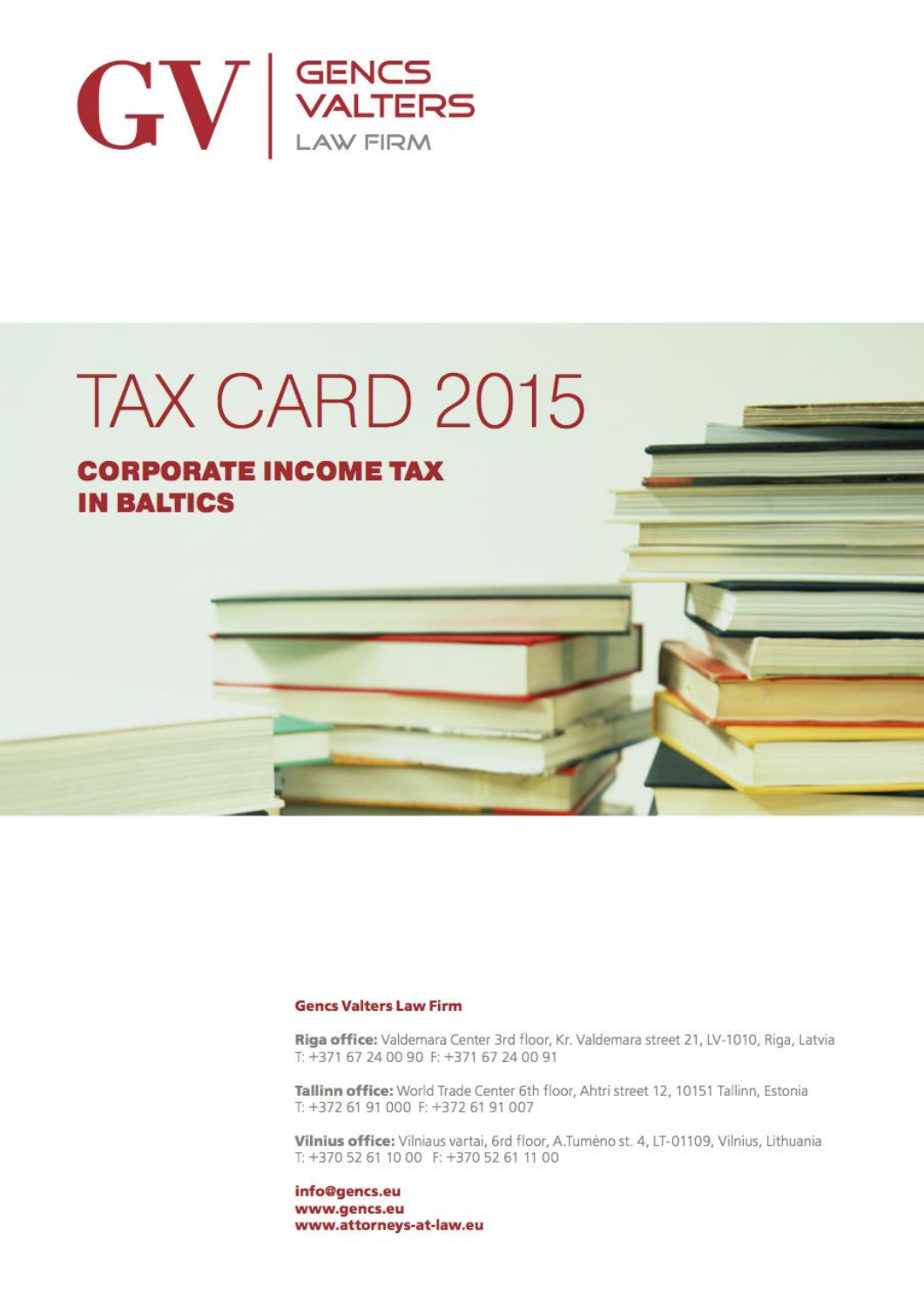# CORPORATE INCOME TAX IN BALTICS

| <b>Corporate Income Tax Rates in Baltics</b> |                                    |                                       |                                                                                                                                                    |
|----------------------------------------------|------------------------------------|---------------------------------------|----------------------------------------------------------------------------------------------------------------------------------------------------|
| Country                                      | Standard rate                      | Decreased rate                        | Transfer of loses to next periods                                                                                                                  |
| Latvia                                       | 15%                                | 11% microenterprises                  | Unlimited                                                                                                                                          |
| Lithuania                                    | 15%                                | 5%<br>small and medium<br>enterprises | Unlimited - up to 70 % of taxable<br>profit in current year, losses from<br>shares and derivatives 5 years<br>(covered from gains of same<br>kind) |
| Estonia                                      | 20/80<br>paid out dividends in net |                                       | N/A                                                                                                                                                |

# CORPORATE INCOME TAX IN LATVIA

#### **Taxpayers**

Corporate income tax is paid by:

- domestic companies residents;
- non-residents;
- permanent representative offices of non-residents that perform economic activity.

#### **Taxable objects**

Corporate income tax is applied to the profit or loss, which is calculated according to the taxpayer's financial accounting data and adjusted according to the Corporate Income Tax Law. In general, all types of income are included in the taxable income consisting of:

- income earned in Latvia or abroad (for residents);
- certain types of income earned in Latvia and listed in the Corporate Income Tax Law (for non-residents);
- income earned in Latvia from performing commercial activities (for permanent representative offices of non-residents).

#### **Tax rate in Latvia**

The flat corporate income tax rate is 15% of the taxable income. For reduced tax rates please contact our lawyers and tax advisors.

#### **Taxation of dividends**

Payments of dividends between domestics companies are not subject to corporate income tax. Dividends paid to a legal entity – a resident of a European Union member state or a resident of the European Economic Area – are exempt from taxation.

Dividends paid to a legal entity outside the European Union or the European Economic Area, are subject to a 10% tax payable at the time of their payment. Dividends paid to low-tax countries are subject to 15% or 30% tax in case of emergency dividends.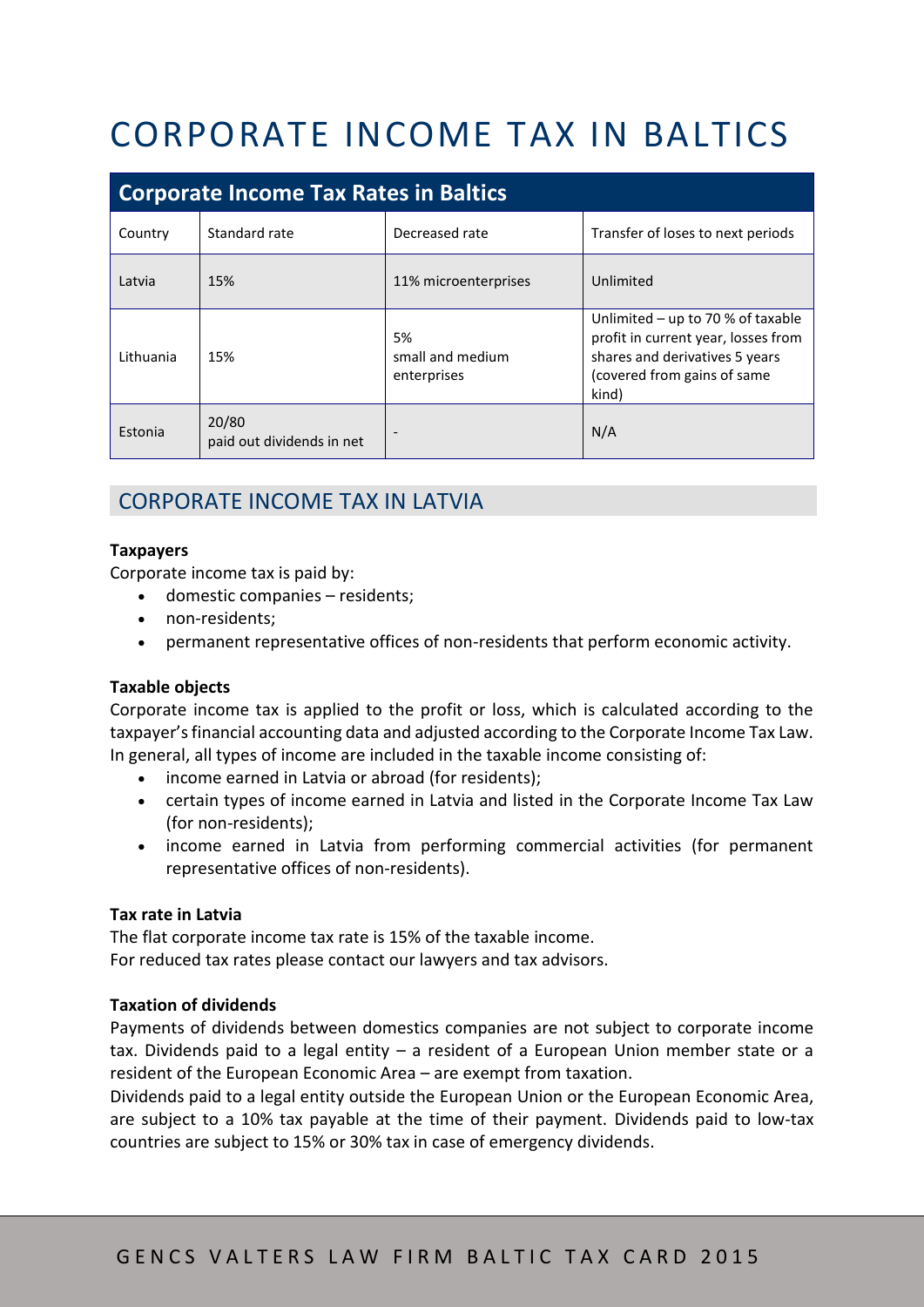#### **Taxation of income of non-residents**

Corporate income tax in Latvia is applied to the following payments to legal entities – nonresidents, if they do not have a permanent representative office in Latvia, in accordance with tax rates stipulated in the Corporate Income Tax Law:

- management and consulting services 10%;
- $\bullet$  income from investments in a partnership  $-15\%$ ;
- $\bullet$  interest, if the persons paying and receiving the interest are interconnected 5 or 10%;
- $\bullet$  income from intellectual property  $-10\%$  or 15%;
- compensation for the use of property located in Latvia– 5%;
- compensation for expropriation of property located in Latvia– 2%;
- payments to persons located in low-tax or tax-free countries or territories 15%.

#### **Filing tax declarations**

Declarations for a particular taxation year shall be filled by taxpayers through the Electronic Declaration System and submitted to the State Revenue Service. Tax declarations shall be submitted simultaneously with the company's annual report.

#### **Tax payment deadline**

Taxpayers shall pay the tax calculated in their tax declarations to the state budget within 15 days of submitting the tax declaration.

Each month during the taxation year, taxpayers shall pay monthly corporate income tax advances.

#### **Tax incentives and relief**

When calculating the amount of corporate income tax, taxpayers shall receive the following incentives and tax relief:

- 1) Incentives to facilitate investments;
- 2) Incentives for research and development;
- 3) Industry incentives;
- 4) Discounts for charitable purposes;
- 5) The possibility of carrying forward losses;
- 6) Relief for having savings for doubtful debts.

#### **Taxation treaties with more than 50 countries**

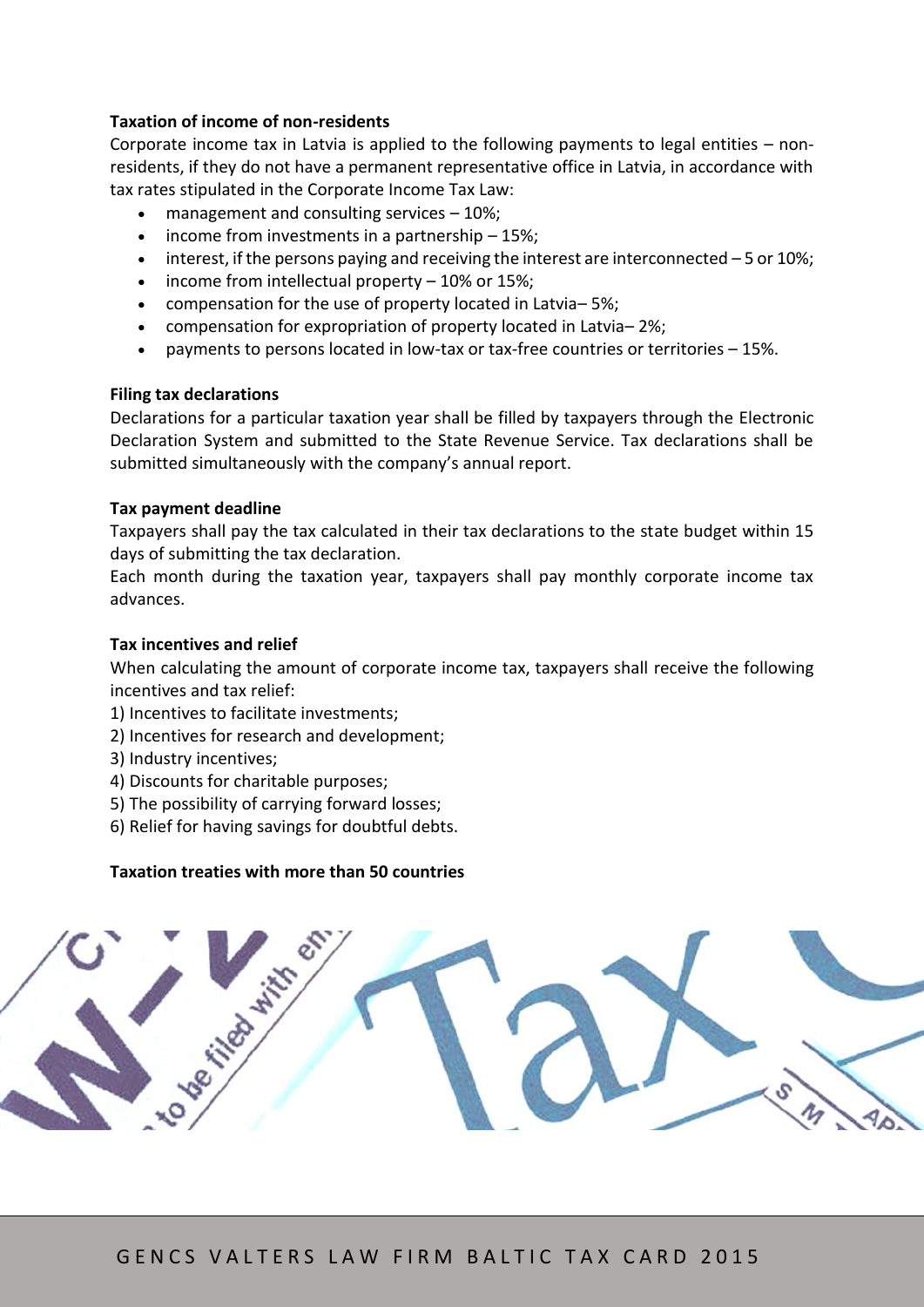### CORPORATE INCOME TAX IN ESTONIA

#### **Taxpayers**

Corporate income tax is paid by:

- domestic companies residents;
- permanent establishments of non-residents that perform economic activity (including branches);
- non-residents acting as employers in Estonia

#### **Taxable objects**

Corporate income tax is applied to the following:

- corporate profits distributed in the tax period;
- gifts, donations and representation expenses;
- expenses and payments not related to business
- fringe benefits (taxable at the level of employer)

The transfer of assets of the permanent establishment to its head office or to other companies is also treated like a distribution.

#### **Tax rate in Estonia**

Corporate income tax rate is 20/80 to net payments. Tax is calculated of the net payment.

#### **Taxation of dividends**

Tax from profit distribution is withheld by the legal person. For the recipient, dividends are not taxable income and additional income tax is not withheld on the amount of dividends.

Redistribution of dividends is not taxed:

- Dividends received from subsidiary domiciled in the EEA Member State or Switzerland (except low tax jurisdictions) – are not taxed with income tax if at least 10% of the shares or votes in the subsidiary is held by Estonian company.
- Dividends received from subsidiary domiciled in another country (outside of EEA Member States and Switzerland, except low tax jurisdictions) – are not taxed with income tax if at least 10% of the shares or votes in the subsidiary is held by Estonian company and if income tax has been withheld or paid.

Under certain conditions the exemption method is applied to the dividend paid out of profit attributed to a resident company's permanent establishment. Under certain conditions the income tax is not charged on dividends or on payments upon a reduction in share capital or contributions, redemption of shares or liquidation of a legal person. The threshold for the application of participation exemptions is 10%.

When a resident company or a non-resident legal person acting through its permanent establishment in Estonia has received payments from abroad, the income tax paid abroad may be deducted from the taxable amount of profit distributed in Estonia. Income tax paid in a foreign state on the income which was the basis of the payment not taxable in Estonia shall not be taken into account for deduction.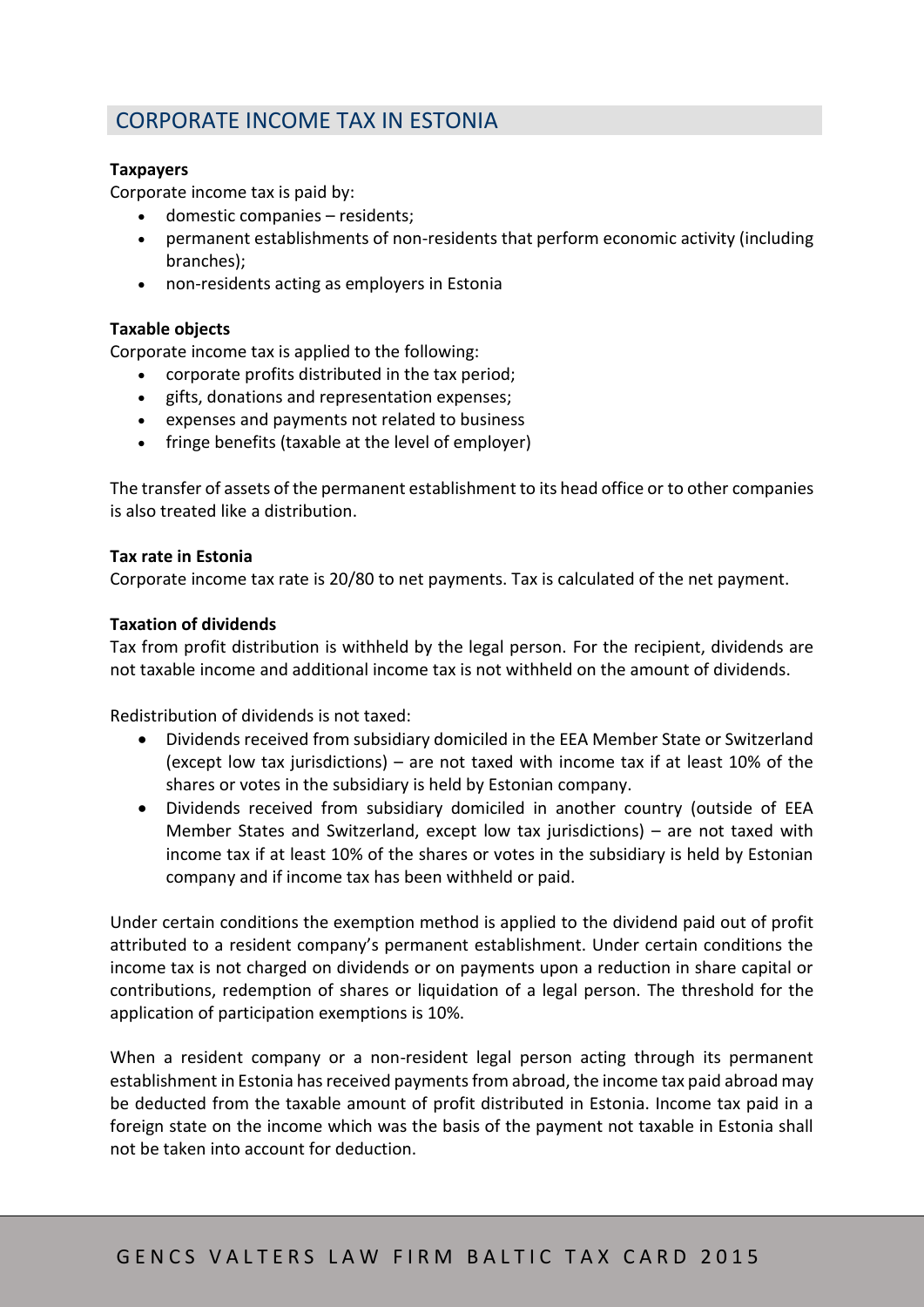#### **Taxation of payments to non-residents**

In Estonia income tax is withhold on following payments made to non-residents:

- rental payments 20%;
- $\bullet$  fees for services provided in Estonia 10%;
- royalties 10% and 0% (royalty payments are exempt from tax if the recipient is an associated company of the paying company and is resident in another EU Member State or Switzerland or this company's permanent resident is in another EU Member State or Switzerland)
- interests No income tax on interests. Exception is when non-resident investor derives interest from Estonian fund or other pool of assets.

Under tax treaties these tax rates may be reduced.

#### **Filing tax declarations**

As the tax period of corporate entities is a month, the income tax shall be returned and paid monthly by the 10th day of the following month.

#### **Tax payment deadline**

Taxpayers shall pay the tax calculated in their tax declarations to the bank account of the Tax and Customs Board not later than by the tenth day of the calendar month following the period of taxation

#### **Tax incentives and relief**

There are no special tax incentives in Estonia. Tax incentives or exemptions arising from tax treaties can be applied only if the recipient of the payment has certified his/her residence status to the withholding agent.

#### **Taxation treaties with more than 50 countries**

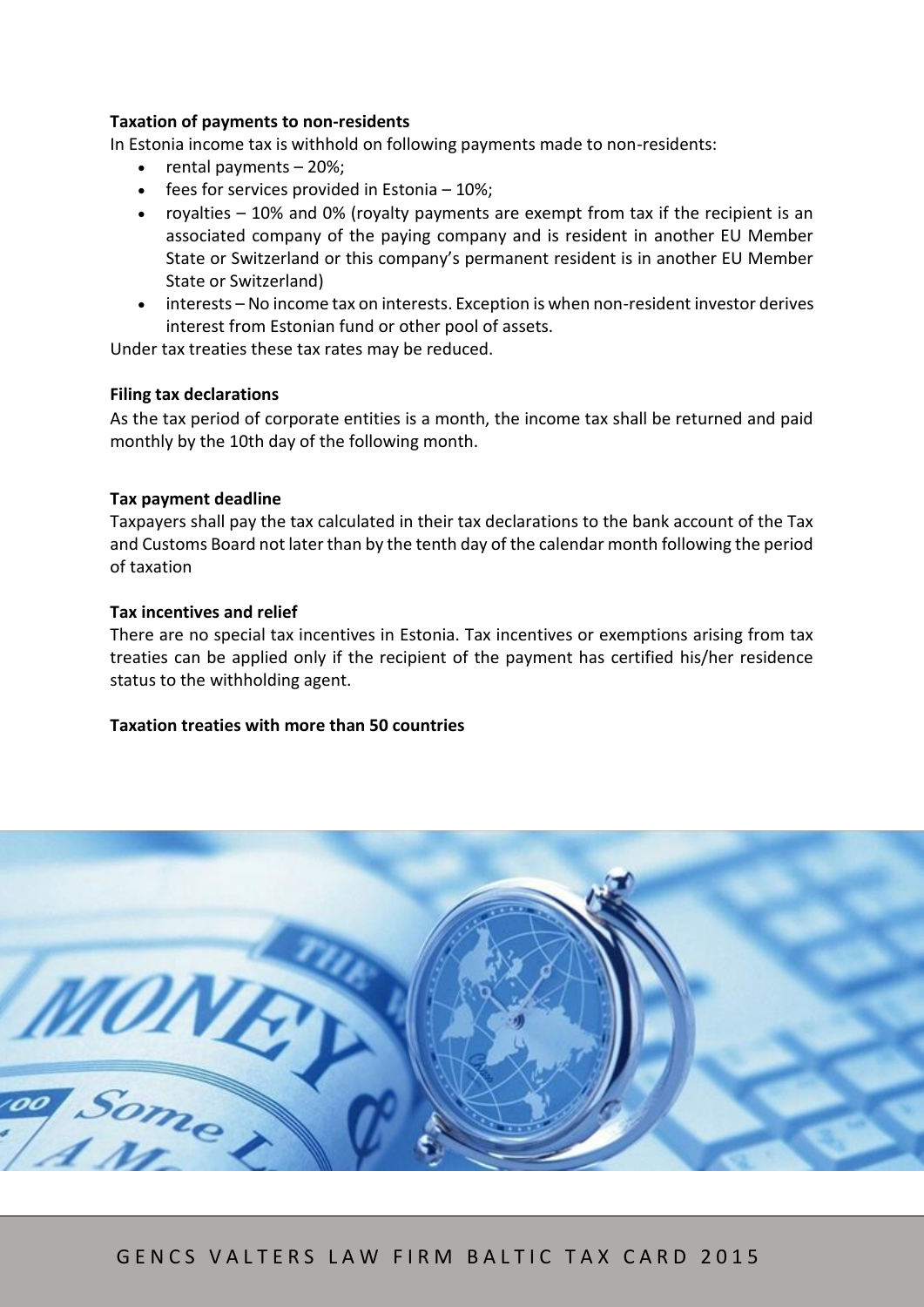# CORPORATE INCOME TAX IN LITHUANIA

#### **Taxpayers**

Corporate income tax is paid by:

- domestic companies residents;
- non-residents;
- non-resident permanent establishments that perform economic activity.

#### **Taxable objects**

Corporate income tax is applied to the profit or loss, which is calculated according to the taxpayer's financial accounting data and adjusted according to the Corporate Income Tax Law. In general, all types of income are included in the taxable income consisting of:

- income earned in Lithuania or abroad (for residents);
- certain types of income earned in Lithuania and listed in the Corporate Income Tax Law (for non-residents);
- income earned from performing commercial activities in Lithuania (for non-resident permanent establishments).

#### **Tax rate in Lithuania**

The flat corporate income tax rate is 15% of the taxable income. For reduced tax rates please contact our lawyers and tax advisors.

#### **Taxation of dividends**

Payments of dividends between domestics companies are not subject to corporate income tax. Dividends paid to a legal entity – a resident of a European Union member state or a resident of the European Economic Area – are exempt from taxation.

Dividends paid to a legal entity outside the European Union or the European Economic Area, are subject to a 15% tax payable at the time of their payment (unless double taxation treaty provides smaller withholding tax rate ).

#### **Taxation of income**

Corporate income tax in Lithuania is applied to the following payments in accordance with tax rates stipulated in the Corporate Income Tax Law:

- interest 0 % or 15 % if loans or bonds repayment starts after 1 year, EEA bank deposit opened after 2014 January 1<sup>st</sup>, EEA state's government securities acquired after 2014 January 1st.
- royalties  $-10\%$  (no deduction, Double taxation treaty rates may apply);
- capital gains from sale and lease of real estate located in Lithuania– 15%;
- payments to persons located in low-tax or tax-free countries or territories 15%.

#### **Filing tax declarations**

Declarations for a particular taxation year shall be filled by taxpayers through the Electronic Declaration System or on paper forms and submitted to the State Taxes Inspection. Annual tax declarations shall be submitted by  $1<sup>st</sup>$  June of the following year.